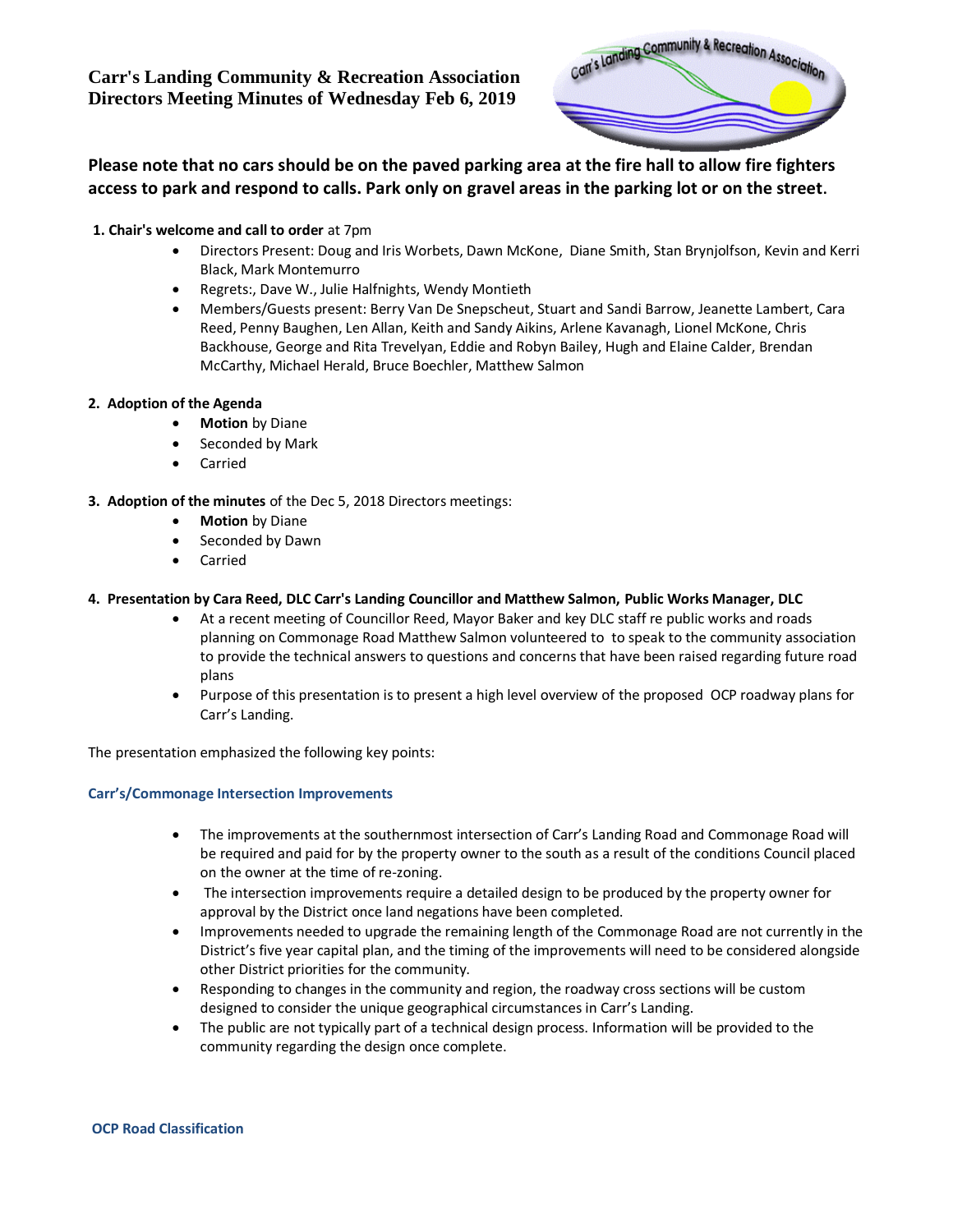- OCP road changes affect all of Lake Country and are driven by regional transportation network planning based on regional growth.
- A solution identified for the Carr's Landing neighbourhood includes designating the section of Commonage Road which runs parallel to Carr's Landing Road as a major collector.
- Major collectors are intended to have limited access (driveways) on to the roadway as well as provide accessible facilities for pedestrian and cyclists.
- The Draft Official Community Plan, is a tool used to guide growth over a 20-year period reflecting the values and goals of the community providing for future transportation needs.

During and following the presentation dialogue provided some clarification of the above points:

- OCP undergoing update and sets the "vision" for the next 20 years at a high level for the entire community.
- Draft OCP public hearing scheduled for this spring.
- OCP road changes affect all of Lake Country and not just Carr's Landing. Road improvements are largely driven by the Ministry of Transport (MOTI), Province of BC and from a regional and local perspective. Draft OCP maps are available on DLC website
- MOTI focus is Hwy 97 through traffic (incl second crossing) with particular interested in "parallel routes".
- Mayor,Council and Staff are looking actively at Glenmore Rd/Hwy 97 intersection and need MOTI and City of Kelowna to be on board.
- Hwy 97 through Lake Country is part of the MOTI network. The east side of Hwy 97 parallel route is Bottom Wood Lk Rd. Oyama Rd is already classified as a major collector road.
- On the west side Barkley Rd not workable due to topographical issues. Carr's Landing Rd/Commonage Rd 2 choices; 1) as is; 2) up Commonage Rd south from Carr's Landing. Commonage Rd south is more complicit with the criteria of a major collector road due to fewer right of ways, etc. Neither route is free of construction challenges including encroachments, utilities, environmental sensitivities, topographical issues, power poles, drainage, etc.

#### Design Aspect:

- On any given roadway, various template models are used. Templates are meant to provide an "illustrative view" of functional aspects of the proposed road. Templates are not set in stone. There are various construction constraints that determine how roads are built.
- Consideration is given to traffic calming, sight lines, distance, access to local business, etc.
- Many considerations re safety, access, speed control, appearance and phasing, etc.
- DLC looks at strategies that are successful in traffic calming in an esthetically pleasing way (Pelmewash) so as to "enhance safety and reduce speed".
- Road design is based on the principle of "active transportation" with the goal to have 'active transportation available throughout LC. The Transportation for Tomorrow (T4T) plan shows the functional templates for an active transportation network.
- There may be grant funding available for a cycling network plan, which may also help to prioritize some road improvements. Costs are large and any road upgrade would have to be phased with consideration given to priority areas for all of Lake Country. Sections of road will be improved separately with an overall plan for an integrated network. Safety, usage, road condition and need for repair all considered, therefore the 5 year plan is flexible and changeable in response to needs as they arise.

Response to concerns raised by local community:

•

- The OCP is a 20 yr plan produced with staff recommendations but implementations are determined by council. Any work must first be added to the 5yr budget plan. Consideration given to the needs of all of Lake Country and improvements prioritized. Attempts are made to plan for cost efficiencies at time of construction including sewer, etc.
- There are no scheduled road improvements for Carr's Landing area at the present time, except for the intersection at south Commonage with Carr's Landing Rd, nor is there any detailed design completed or approved for the major collector road.
- Several priority issues with road repairs in the community, especially Carr's Landing Rd north. Opportunity for improvements at time of repair depend on 5 year plan, financial restrictions, availability of grants, development funds, safety, structural and many other issues. That priority list is looked at every year and reprioritized.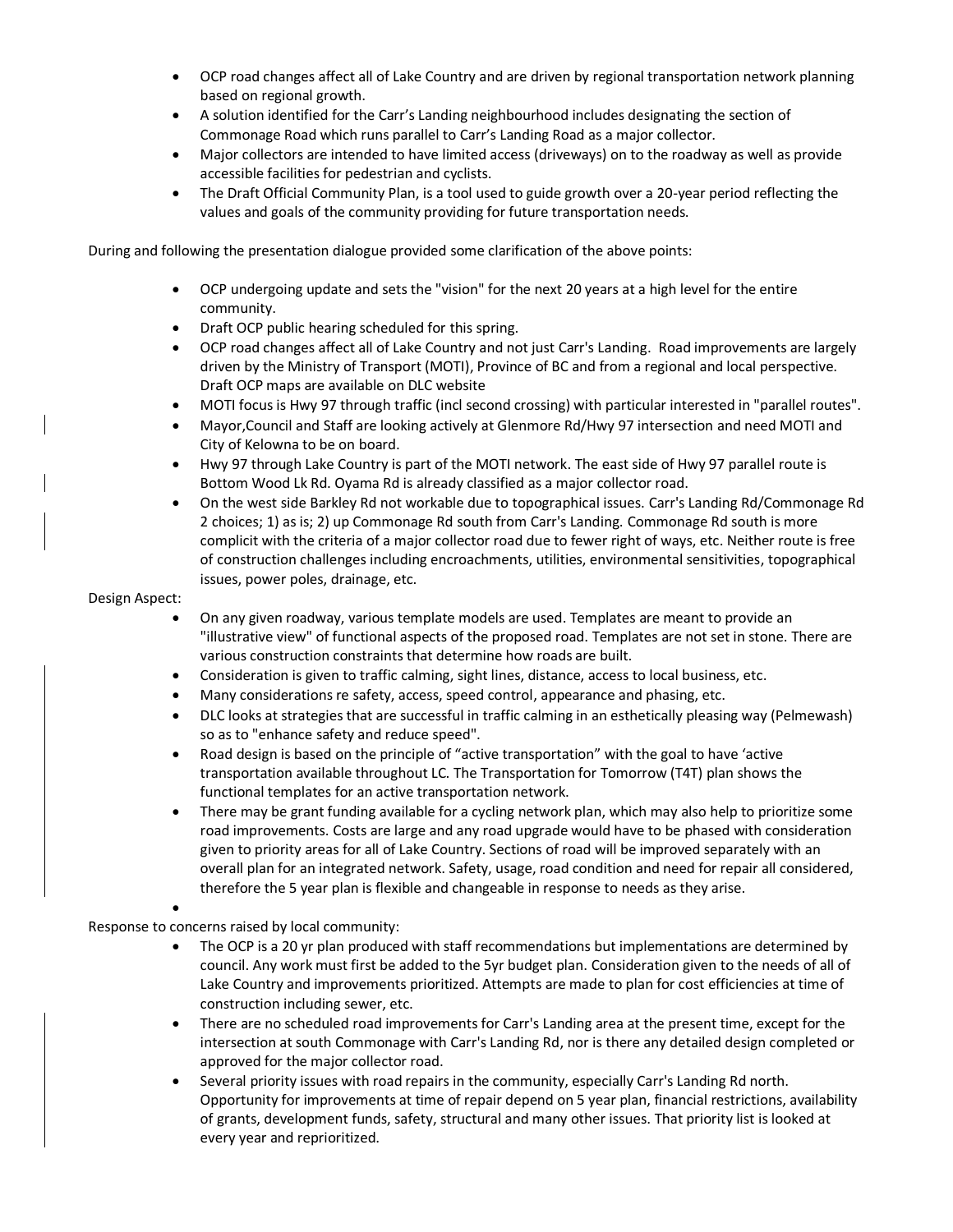- Cost of road improvements is variable depending on need for retaining walls, soil types, etc. Geotechnical design, surveys, etc required.
- The road design cross section that was presented on screen at the public hearing for Mr. O'Rourke's rezoning was an illustration of the functional multimodal aspects only, and is not part of any approved design. Design phase is not currently underway as the major collector road is not currently in the 5 year plan. All designs for municipal roadways have to be approved by DLC and may include public information opportunities
- Commonage Rd south and Carr's Landing Rd intersection: O'Rourke rezoning required the developer to commit to improving the intersection at their cost (road alignment, sight lines, road allowances). The concept design allowed for project costing in order to establish the appropriate bond to be collected for cost of improvements. As at the time of this meeting, no final intersection has been submitted to the DLC for approval. There are many considerations including safety, speed, usage, topography, road allowance.
- Concerns raised re Commonage Rd being made into a major collector road but going north connects to RDNO Commonage Rd which is narrow and dangerous in places. This part of the road is currently defined as a collector road by RDNO but is not at this point designed as a major collector.

#### General:

- Capital plan and budget is available to the public on the DLC website. Cllr Reed will keep us informed when there are opportunities for public engagement.
- Traffic circle at the Lakes: work will go ahead and will include remainder of Oceola to Goldie Rd. Construction will be unavoidably disruptive and will be challenging for locals. DLC working with contractor on a traffic management plan which will be communicated to the community. Work should start April for approximately 20 weeks. (CLC&RA will post info on community bulletin boards as it becomes available.
- Eastside Utility has been raised as a priority for engagement with the Province by Norm Letnick, MLA when he attended a strategy meeting with DLC for the key issues to lobby for in Victoria. Glenmore Rd intersection was also identified amongst others.

## 5. **Directors and Focus Group Reports**

- **Budget Delegation to Council**
	- Presented last week by Kevin and Doug with intent of informing council of some priorities of the community and the desire of the association to be more involved in planning with the hope of seeing more CL issues added to the 5 year plan.
	- CLC&RA wishes to represent all issues including parks, roads, water access, etc.
	- dollars available from Parks and Recreation contingency budget not allocated for 2019 so delegation asked for a small parks project to be addressed here with consideration for more funding for improvements (identified by community consensus) to CL parks in the future.
- **Parks and Recreation Master Plan**
	- expect March public hearing and hopeful approval April. OCP hearings will be first.
	- **EXECUTE:** Strategic priorities for 2019 can be seen attached to council meeting minutes fro Feb 5..provdies a look at the whole LC community's needs
	- next P and R meeting Feb 11

#### **6. New Business**

• Several DLC committees feed into council. Suggestion that the CLC&RA becomes more knowledgeable about these various committees and encourage directors and/or members to join committees of interest. These include: Access and Age Friendly, Agricultural Advisory, Economic Development and Tourism, Parks and Rec Advisory, Public Art Advisory, Water Services Advisory.

 **Motion**: that CLC&RA discusses alignment of Director/member structure with DLC Advisory committees and that committee members act as liaison to community association.

- Moved: Doug
- Second: Kevin
- **Carried**

#### 7. **Upcoming meeting agenda items/presentations:**

- March Fire Department re tactics for fire prevention on private property
- April Community Policing
- suggestion for ambulance services to present